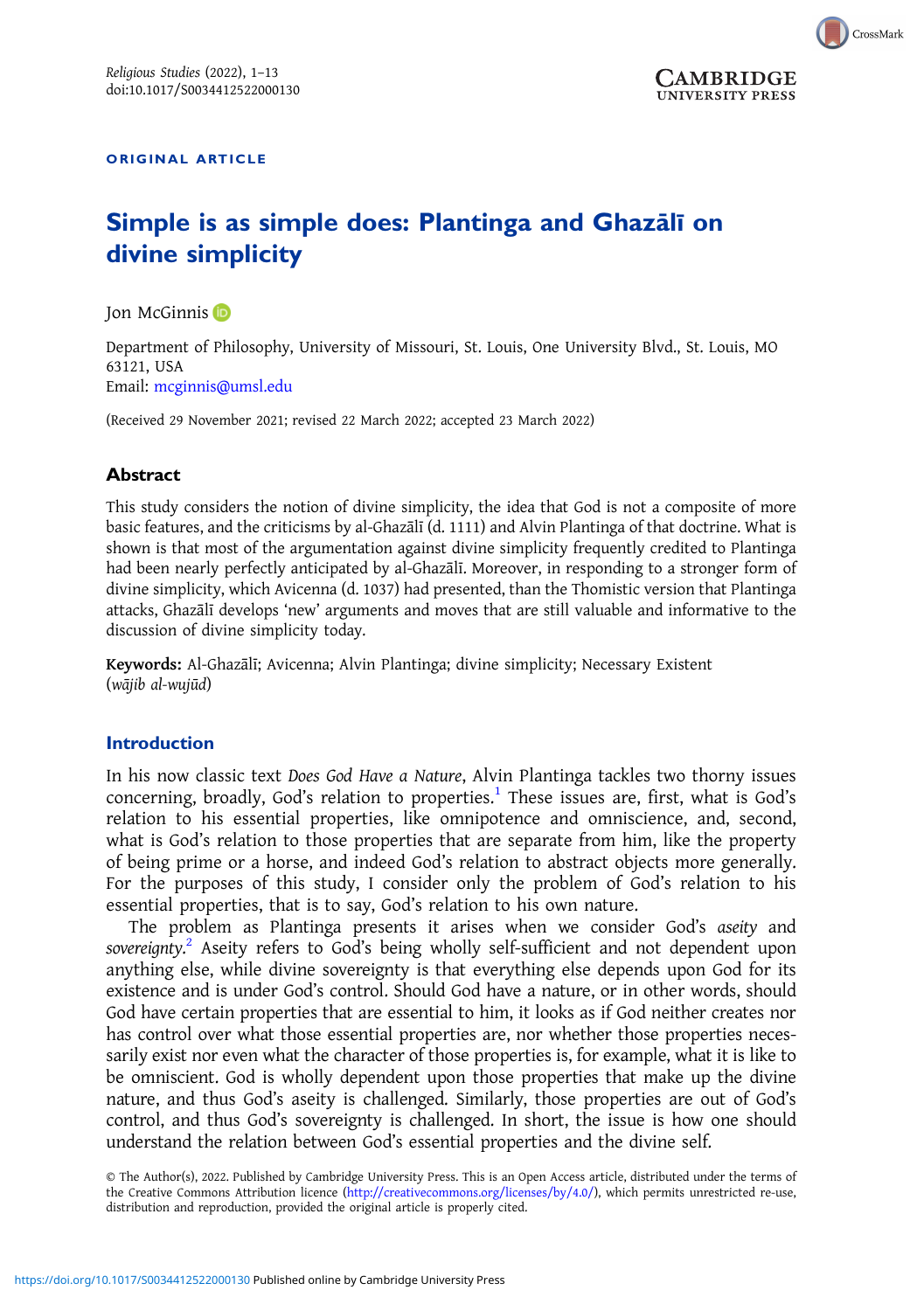The traditional answer among theologians and philosophers to this question has been an appeal to a doctrine of divine simplicity.<sup>3</sup> God does have a nature, but that nature is absolutely simple – the property of being God, if you will – and so, the divine nature is not a composite of disparate properties out of God's control. Moreover, God is identical with that nature, and so while God is dependent upon his nature, the dependence is an innocuous case of self-dependence. Despite the simplicity of this answer, understanding divine simplicity has turned out to be, well, not so simple. Indeed, given the very complexity of divine simplicity, Plantinga counsels rejecting the doctrine outright for two reasons, which, as we shall see, were anticipated in the medieval Islamicate world. These reasons, to which I return below, are briefly: (1) divine simplicity flies in the face of the fact that God has several properties, such as knowledge, power, will; (2) even if these apparently distinct properties reduce to a single property, then if God is identical with that property, God is a property, not a person, which seems absurd.

The question of God's relation to his properties or attributes (ṣifāt) and the rejection of the classical doctrine of simplicity is not new. The question was among the central theological issues entertained by philosophers and theologians in the medieval Islamicate world.[4](#page-9-0) Indeed, the renowned Muslim theologian Abū Ḥāmid al-Ghazālī (d. 1111) subjects the philosophical doctrine of simplicity and the grounds for accepting it to a scathing cri-tique, which interestingly anticipates and goes beyond Plantinga's own critique.<sup>[5](#page-9-0)</sup>

Towards hopefully enriching the contemporary discussion of divine simplicity, in this article, I present how Plantinga's discussion and critique of divine simplicity tracks the medieval Islamic discussion, specifically as it appears in the works of Ghazālī, and how the medieval accounts contribute new resources to the discussion. I begin by considering Avicenna's (d. 1037) doctrine of divine simplicity, which is arguably stronger than the position that Aquinas (d. 1274) espoused, at least as Plantinga presents it and then rejects it. Avicenna's stronger version of divine simplicity can respond to some of Plantinga's objections, albeit at the cost of certain religious sympathies. I then turn to Ghazālī's critique of Avicennan simplicity, as that critique appears both in his negative and destructive philosophical work The Incoherence of the Philosophers and in his positive and constructive theological treatise The Economy of Belief.

#### Avicenna's doctrine of divine simplicity

Plantinga begins his account by simply asking, 'Why simplicity?'<sup>[7](#page-9-0)</sup> He then rightly notes that for traditional theists it is fundamentally the fear that a composite God, that is, a God having distinct properties, attributes, or the like, is in some way causally dependent upon those properties. This is certainly correct. A more important issue, however, is the nature of this dependency relation. Plantinga's own reconstruction of the reason for accepting simplicity draws upon his understanding of the Thomistic theory of participation and suggests that if God were not simple, he would depend upon properties like power, wisdom, blessedness, in the order of final causation.<sup>[8](#page-9-0)</sup> Presumably, these properties would be ends that perfect God. I shall not rehearse that reconstruction here, but turn to Avicenna's characterization of the nature of the dependency relation, which is signifi-cantly different from the account as Plantinga presents it.<sup>[9](#page-9-0)</sup>

Avicenna's argument for divine simplicity draws upon his unique modal ontology and his conception of what it would even be like for something to be the Necessary Existent through itself (wājib al-wujūd bi-dhātihi), which Avicenna identifies with God.<sup>[10](#page-9-0)</sup> At the very least, Avicenna notes, it could not exist through anything other than itself (bi-ghayrihi). Additionally, Avicenna makes three mereological assumptions about parts and part– whole compositions. The first assumption is that if God were to have distinct properties, these properties would stand to God as parts to a whole. While not everyone wants to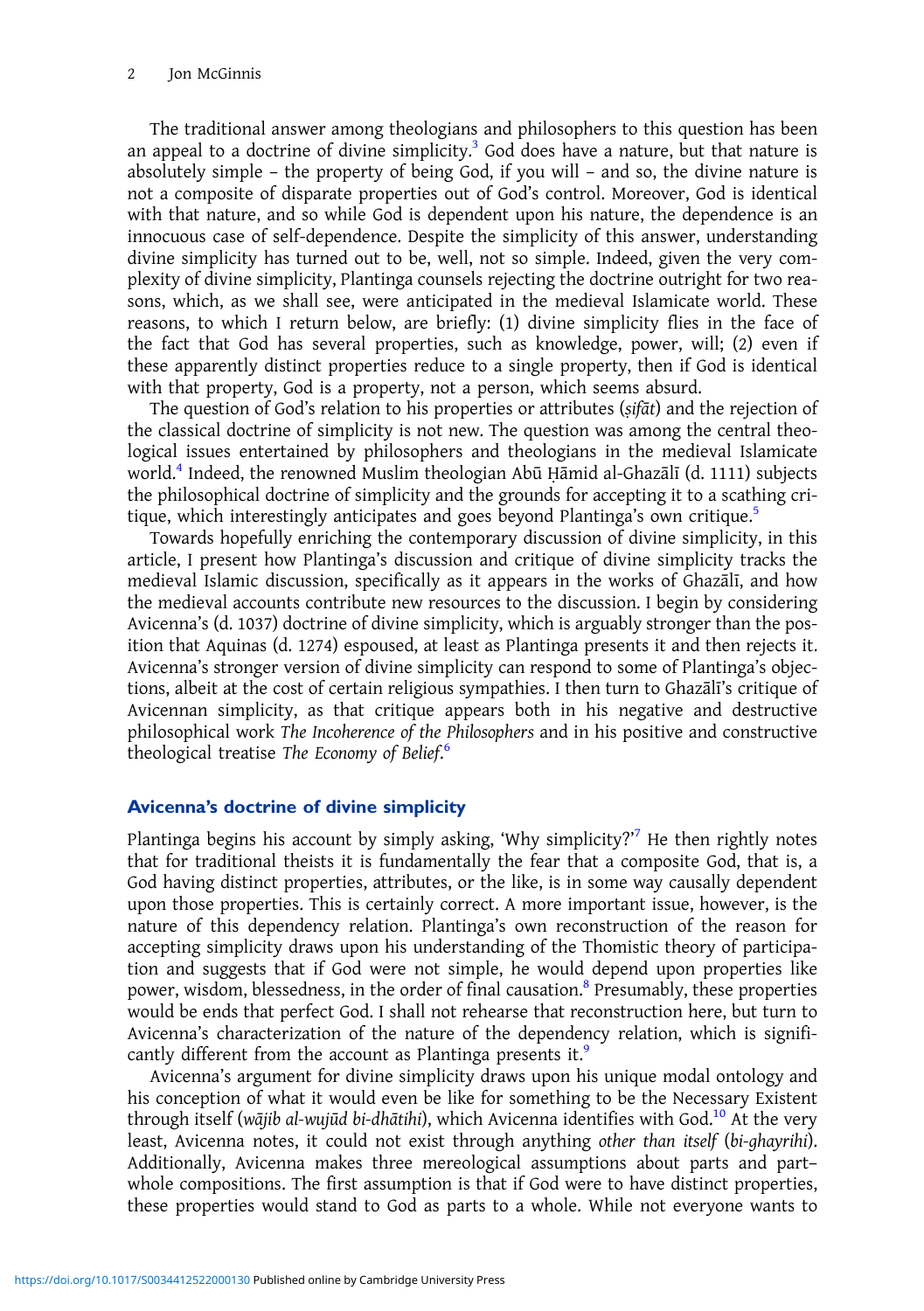include abstracta, like properties, within the field of 'part', the objections for doing so are frequently from nominalists, and Plantinga is no nominalist.

Avicenna's second mereological assumption is that parts (or at least proper parts) taken individually are other than or different from the whole taken collectively. I assume that Plantinga would accept something like this assumption. That is because if he allows that the whole taken collectively is no different from a part taken individually, he implicitly has accepted the doctrine of simplicity, for as Plantinga notes for God to be absolutely simple is just for God's existence to be identical with his properties, like being the Necessary Existent through itself. $<sup>11</sup>$  $<sup>11</sup>$  $<sup>11</sup>$ </sup>

Avicenna's third mereological assumption is perhaps the most controversial (but then all composition principles are controversial). It is that wholes are causally dependent upon their parts. Here, however, unlike Aquinas, or to be exact Plantinga's Aquinas, the order of causation is not final causation (at least not in one sense)<sup>[12](#page-9-0)</sup> but more akin to material causation, although Avicenna does not say as much explicitly. To be sure, I do not mean by material here gross, physical matter, which exists only as extended in three dimensions; rather, I am taking material in the general sense that Avicenna defines it in his Metaphysics. 'By "material" (ʿunṣuriyya) [I mean] the cause that is a part of something's subsistence by which the thing potentially is what it is (huwa mā huwa)' (Avicenna ([2005\)](#page-11-0), 6.1 [2]). Here the Arabic huwa mā huwa indicates the 'what it is to be' a particular thing, and so corresponds with a thing's essence or nature. Thus, a whole is causally dependent upon its parts in that the parts constitute the whole, somewhat in the way that the Axiom of Extensionality entails that a set is identical with its elements. Understood thus, I take there to be some reason for Plantinga to accept a version of Avicenna's third mereological assumption.

Give these three assumptions, and particularly the second and the third, Avicenna argues for the simplicity of the Necessary Existent through itself like this.<sup>[13](#page-9-0)</sup> It is simply a contradiction for something to exist both through itself and through another; it is tantamount to saying that something's existence depends on nothing and depends on something. Now, if the Necessary Existent through itself were a composite of properties, those properties are parts that constitute the whole of what it is to be the Necessary Existent through itself (from the first and the third assumptions); however, the parts are other than the whole (from the second assumption). Thus, the Necessary Existent through itself as a whole exists through something other than itself, namely, through its parts. Consequently, the whole of the Necessary Existent through itself exists both through itself (by definition) and through another (its parts), but we said that to exist through oneself and through another is a contradiction. Therefore, the Necessary Existent through itself, that is, God, cannot be a composite and if he is not a composite yet he exists, God's existence is simple.

Given divine simplicity, Avicenna subsequently maintains that God's sole property – which in fact is identical with God's self (dhāt) and so perhaps not strictly a property – is necessary existence through itself.<sup>[14](#page-9-0)</sup> Every other property purportedly ascribed to God – whether it be knowledge, power, goodness, immateriality, etc. – is in fact either just another way of describing necessary existence through itself or some negation  $(salb)$  or some relation ( $i\frac{d}{dt}a$ ) said of God.<sup>[15](#page-10-0)</sup> Different negative and relative properties can be ascribed of God, Avicenna asserts, because they do not entail differences or multiplicity in God; they preserve divine simplicity. In the case of negative attributions, Avicenna's point is clear enough: one is merely saying that such and such a property does not exist in God. I shall say no more about negative properties, since Plantinga himself does not broach the subject and instead I turn to relational properties.

Concerning relational properties, Plantinga begins by first arguing that God has acci-dental properties, which seem to correspond to Avicennan relational properties.<sup>[16](#page-10-0)</sup> As I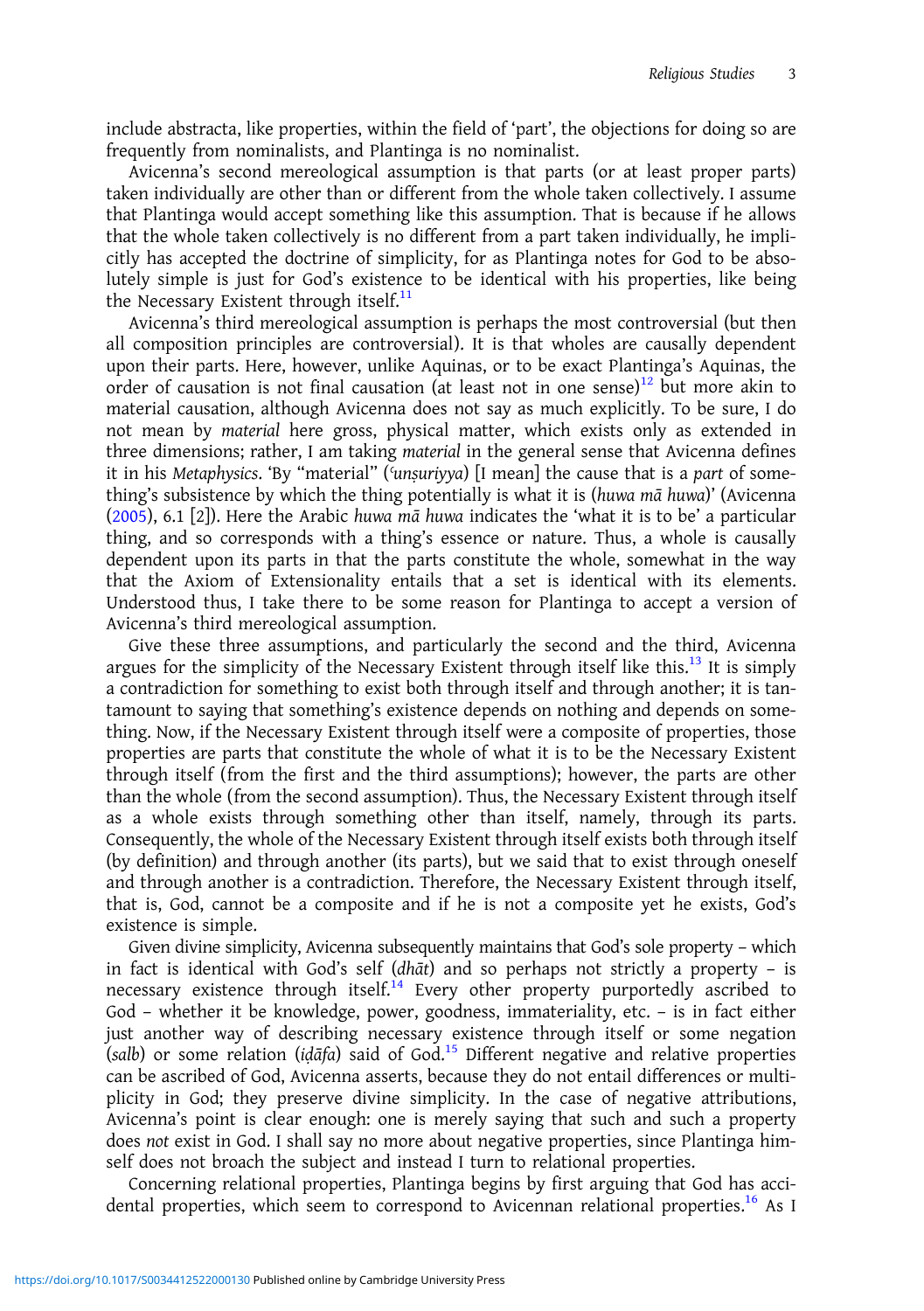have noted, Avicenna believes that relational properties do not threaten divine simplicity, whereas Plantinga thinks that they do. Why? For Avicenna, purportedly relational properties are not really properties at all, at least not in the sense of constitutive features. While Plantinga is willing to grant that relations need not be properties, they are, he insists, characterizations, which God may or may not have had. Moreover, maintains Plantinga, possessing a given characterization does make God 'different from what he would have been had it not characterized him' (Plantinga [\(1980\)](#page-12-0), 43). Plantinga's examples of such accidental characterizations are creating Adam and knowing Adam sinned, which happen to be paradigmatic relational properties in Avicenna's own discussion.

Plantinga's point is well noted. It is thus worth mentioning a distinction that medieval Islamicate philosophers and theologians made when considering relational properties. That is the distinction between properties that characterize the divine person or self (dhāt), that is, those that are essential to God, and those that characterize God's action  $(f_1^q)$ , or more precisely God's action relative to the effects it produces, that is, those properties that are relational or accidental. Both sides in the medieval debate agreed that God's ultimately numerous different actions or effects can be traced back to  $God;^{17}$  $God;^{17}$  $God;^{17}$  however, they also insisted that those different effects of his action need not emanate from different essential properties or even necessarily from different ways of characterizing God. Maimonides gives the classic example that fire both bleaches and blackens, as well as both hardens and melts and does so in virtue of a single power within it; any differences in characterization are wholly owing to differences in the things affected, not fire.<sup>18</sup> In short, for these thinkers God's self does not have different characterizations, as Plantinga maintains; rather, his action relative to its effects have different characterizations. Thus, Plantinga's shift from properties to characteristics need not show that there are real differences within the divinity.

Moreover, Avicenna anticipates Plantinga's own examples of creating and knowing, and explicitly argues that God's knowledge of a thing is the ultimate cause of that thing's exist-ence.<sup>[19](#page-10-0)</sup> In other words, according to Avicenna for God to know the world, which includes Adam, is for God to create the world, which includes Adam. Knowing and creating are identical in God. The apparent differences in characterizations arises from assuming that God's mode of knowing is similar to our mode of knowing. In the case of humans, knowing is a type of potentiality we have, whereas on the traditional view of God, God is devoid of all potentiality and instead God is fully actual. Thus, God simply could not have any potential properties, like potentially knowing or not knowing that Adam would sin. Instead, any property or properties that God has must be actual.

This last point about potentiality and actuality leads to Plantinga's next move against divine simplicity. He challenges the claim that God has no potential properties, which he subsequently acquires.<sup>[20](#page-10-0)</sup> For instance, a hundred years ago God did not have the property of being the creator of Alvin Plantinga, but now God has that property. A hundred years ago it was a potential property of God, which God subsequently acquired. Much of Plantinga's subsequent discussion of this point involves questioning the traditionalists' response that God is atemporal and outside time, which I shall not consider here. $21$ Instead, I want to explore Plantinga's initial intuition for claiming that God has potential properties. The reason he gives for holding his preferred position is 'it seems right to think that there are characteristics [God] lacks but could have had. It is natural to think, furthermore, that among these there are some he hasn't yet acquired but could acquire' (Plantinga [\(1980\)](#page-12-0), 44).

Given Plantinga's subsequent challenge to the traditionalists' assumption about God's relation to time, at least in Does God Have a Nature, he seems to understand 'potential property' in terms of temporal frequency: x has some potential property, P, just in case there is a time  $t_1$  when x does not possess P, and then some subsequent time  $t_2$  when x does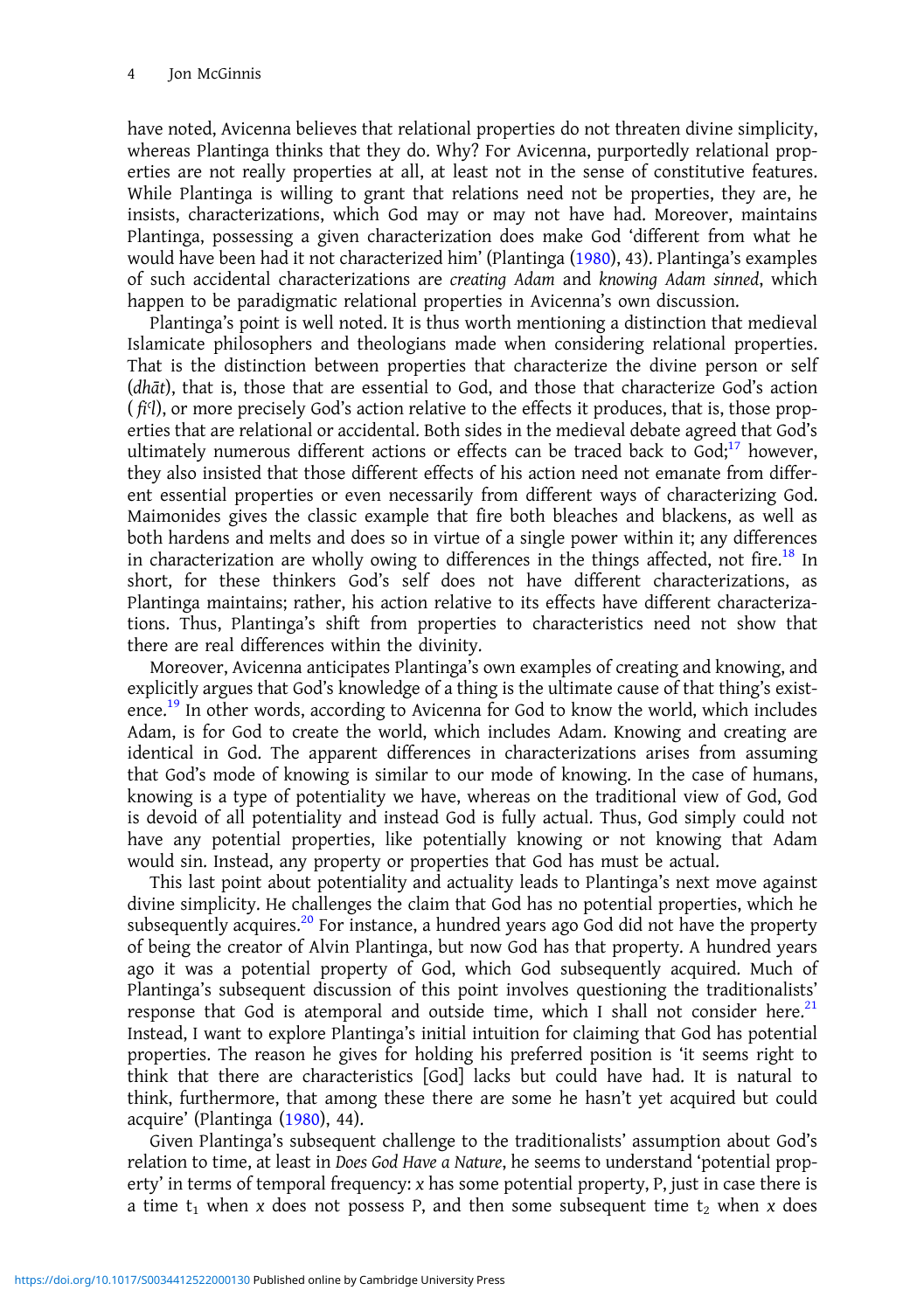possess P.<sup>[22](#page-10-0)</sup> There is, however, another way to analyse potential properties that does not appeal to temporal frequency nor necessarily puts God in time, one that is at the fore of Ghazālī's own view of God's nature.

Ghazālī insists that all of God's relational properties involve God's volition, and that volition must involve choosing among different possible options. $^{23}$  $^{23}$  $^{23}$  Thus, in one sense relational properties are potential properties, if potential is taken in the general sense of being such that it may or may not be exemplified, that is, it is not necessary. Even if it is timelessly true that God wills that Alvin Plantinga comes to exist at some given time in history, presumably God likewise may have timelessly not willed that Plantinga come to exist. In modern jargon, there are possible worlds where God does not create Plantinga, so God must have some characteristics that are not necessary but merely possible, and while potentiality and possibility may not be identical, they are related. Moreover, there is a real difference in God's very self rather than merely his action, if in one possible world God has a will to create Plantinga and in another possible world God does not have that will.

Avicenna had anticipated this strategy and responded. In effect, he bites the proverbial bullet. For Avicenna, what proceeds from God does so of necessity.<sup>[24](#page-10-0)</sup> The created order could not be otherwise than it is, for all of creation is just an overflowing of the order of the good that is God, according to Avicenna. Despite the necessity of this creative act, Avicenna maintains that creation nonetheless proceeds from God by volition.<sup>[25](#page-10-0)</sup> Of course, Avicenna's conception of volition is not that of a free-will libertarian, which involves choosing among options. Instead for Avicenna an action is free if, (1) that action is not forced as a result of something outside of the agent; (2) the agent recognizes that it is the source of its action; (3) the agent is content with and/or consents to ( $ridan$ ) the action. Since Avicenna believes all three of these conditions are met in the divine creative act, it is, by his lights then, a free and volitional act on the part of the divinity.

I suspect that, for many, this conception of free will will raise an eyebrow. It certainly did for Ghazālī and other theologians, who thought it so eviscerated the notion of will as to make God compelled, even if by his nature, and so not truly sovereign.<sup>[26](#page-10-0)</sup> Still in defence of Avicenna, God's not acting other than his nature allows seem no different from the fact that Plantinga and I cannot act other than as human on account of our nature. Even if Plantinga and I can act like beasts and not live up to our full perfections, it is hardly a perfection of God that God should choose not live up to the full perfection of the divine nature.

#### Ghazālı̄'s critique of Avicennan simplicity

This, then, is the view of simplicity to which Ghazālī must respond: God purportedly must be simple, otherwise he is causally dependent upon his parts by way of material causality, and so his aseity is challenged. Moreover, given this view of simplicity, all of the traditional properties associated with the deity are either simply ways of speaking of necessary existence through itself or are either negative or relative descriptions of necessary existence through itself. Consequently, God's existence is in every way necessary, and this necessity extends even to the divine creative act. In the remainder of this study, I comment what Ghazālī has to say in The Incoherence of the Philosophers against the philosophers' doctrine of simplicity, supplementing it occasionally with material from The Economy of Belief. Ghazālī's critique in The Incoherence moves roughly in two steps. The first step is to undercut the Avicennan arguments for divine simplicity, while the second is to attack directly the cogency and religious satisfactoriness of the doctrine.

Ghazālī's first step begins with his response to the question of whether a deity who has multiple attributes or properties, understood as parts, needs causally depend upon those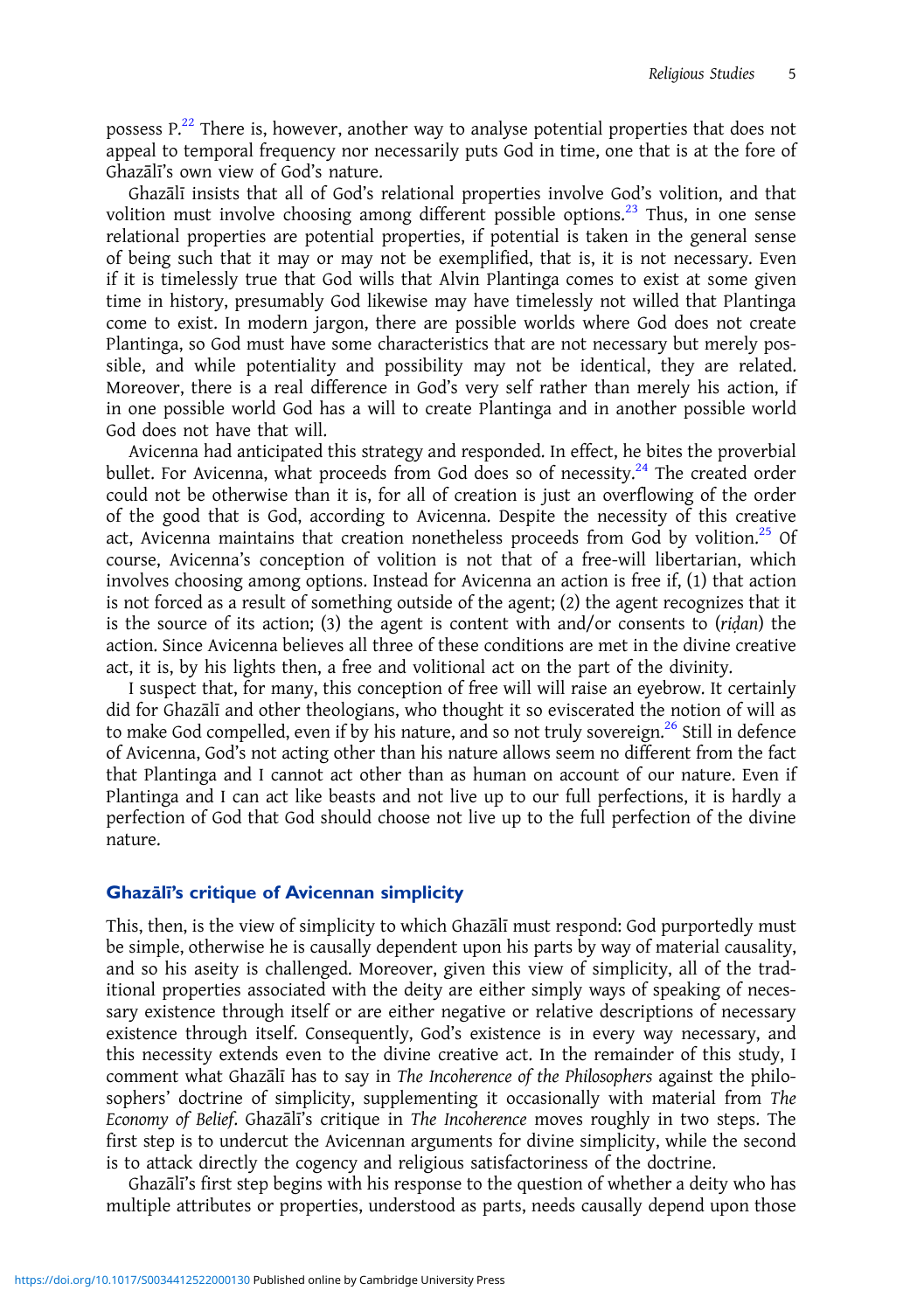parts. Avicenna's argument again is that God is the Necessary Existent through itself. If the Necessary Existent through itself were a whole composed of parts, it would be dependent upon those parts, since wholes exist through their parts. Parts, however, are other than the whole. Thus, the whole Necessary Existent through itself would be necessary through itself and necessary through another, namely, its parts, which is a contradiction.

Ghazālī's response to this argument is threefold.<sup>[27](#page-10-0)</sup> First, he recasts the description of God's relation to his attributes or properties in terms of a self and attributes that characterize that self rather than in terms of a whole constituted by its parts. Second, he questions whether the Aristotelian notion of material causation is a genuine form of causation or just a term of art. In effect, as we shall see, Ghazālī suggests that the relation between the divine self and its attributes is a grounding relation rather than a causal relation. Third, he counsels doing away with describing God as the Necessary Existent through itself, since the most important description is that the divine is the eternally uncaused cause of everything else. Let us take each point in turn.

Avicenna had framed the discussion of the Necessary Existent through itself in terms of whole ( jumla) and parts (ajzāʾ). In contrast, Ghazālī shifts the language of the discussion to that of a self (dhāt) and the attributes (ṣifāt) that characterize that self. The shift in language, while standard among Ashʿarite theologians, also gives Ghazālī a rhetorical advantage.<sup>[28](#page-10-0)</sup> While in Arabic there is no single term that captures the full theological, legal, and sociological scope of the English term 'person', there are terms which, within the proper context, certainly evoke the notion of person. Said within the context of a rational agent, dhāt is decidedly one of those terms. The advantage of this shift is that one is no longer being asked to think about an impersonal whole–part composite when thinking of the deity, but about the characteristics of a person. Moreover, while one can concede that a whole's existence is dependent upon its parts in a way that the parts need not be dependent upon the whole, one's self and the attributes that characterize one's self do not seem to share the same dependence relation as wholes and parts. In The Incoherence, Ghazālī notes that all attributes must characterize something, that is, they are characterizations of a self or person, while in The Economy of Belief, he notes that every self or person has some characterization beyond merely being a self.<sup>[29](#page-10-0)</sup> In other words, there is a reciprocal dependency relation between selves (or persons) and their characterizations, which is not obviously true of wholes and their parts.

This last point about dependency relations leads to the second part of Ghazālī's response to Avicenna. Avicenna had claimed that a complex God, who is a whole constituted of parts, would be causally dependent up those parts since he exists through those parts and needs those parts. God's aseity thus seems jeopardized. Ghazālī, like Plantinga after him, absolutely insists on God's aseity: God is absolutely uncaused and eternal. The issue for Ghazālī, instead, is what counts as a cause or causal dependency (*'illa*) as opposed to being grounded in another.

Ghazālī concedes that God's attributes need the divine self or person precisely as that which they characterize, whether that characterization is being a necessary existent, having power, knowing, willing, etc. Still, he continues, the fact that God's attributes need or are grounded in the divine self does not necessarily entail a causal relation between the two, certainly not in the sense of an efficient cause ( $\frac{\partial^2 u}{\partial x^2}$  Here presumably Ghazālī intends Avicenna's own account of an efficient cause: x is an efficient cause of y just in case (1) x is extrinsic to y and (2) y has its existence from  $x^{31}$  $x^{31}$  $x^{31}$  Ghazālī then observes that there is nothing obviously impossible about the divine person and the set of attributes that characterize him both being eternal and uncaused, and so not having their existence from some extrinsic agent.<sup>[32](#page-10-0)</sup> In that case, neither of them would have an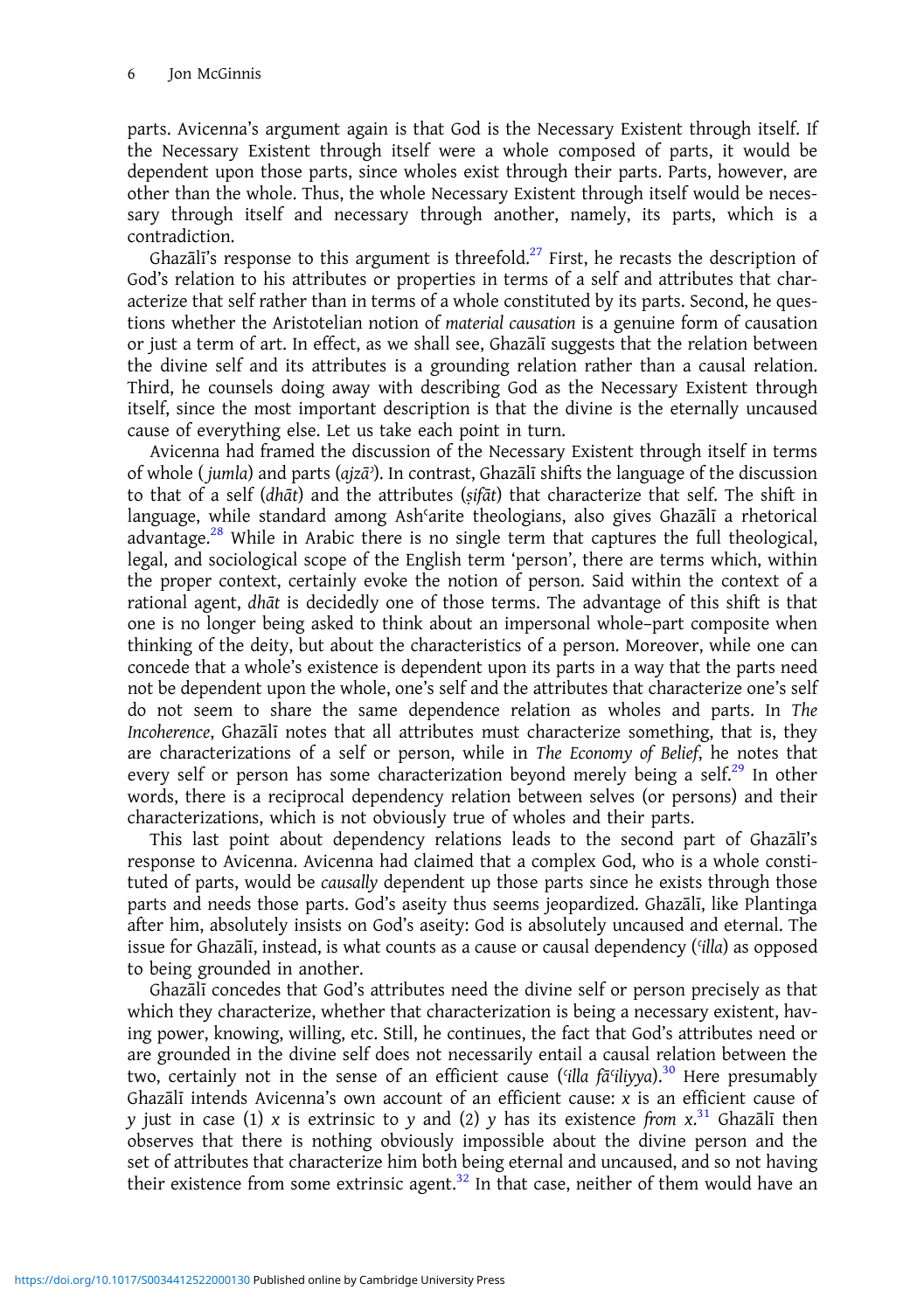efficient cause nor would the divine person or the set of attributes be the efficient cause of the other  $33$ 

Ghazālī next turns to the charge that a relation of material causation exists between the two, for the divine self is that which is receptive of the attributes in the way that matter is receptive of form. $34$  He responds by first observing that 'receptive (or material) cause' ('illa qābiliyya) is a technical term among the philosophers but is not thought of as a cause in normal parlance. More commonly, asserts Ghazālī, causation is associated with efficient causation, and we have seen that that form of causation does not hold here. Instead, claims Ghazālī, what is receptive (qābil) or the receptacle (mahall) is merely that in which a series of attributes terminates, for there cannot be an actually infinite ser-ies of attributes (even for God).<sup>[35](#page-10-0)</sup> For Ghazālī, there simply is no causation here anymore than a point that terminates a line would be a cause of the line. Instead, Ghazālī sees the relation between God's attributes and his self as a grounding relation (muhtāj ilā ghayrihi, literally 'what needs another').<sup>[36](#page-11-0)</sup>

Of course, in this case there is a sense in which God's attributes need a receptacle in which to exist, namely, the divine self, and, conversely, that for God's self to be perfect, he needs the divine attributes. Thus, one might object that given that God is the Necessary Existent through itself, God cannot need anything for his existence and perfection. If God needs anything, then he is not absolutely self-sufficient (lā ghanīyan muṭlaqan) and so again his aseity seems jeopardized. $3^7$  Ghazālī dismisses the objection as mere rhetorical flourish playing to the crowd. To say that one needs precisely that which one already possesses, and possesses inseparably and eternally, is just to be obtuse. It is equivalent, he thinks, to saying that a rich man is needy and in want because he needs his money in order to be rich, but of course the rich man is not needy and in want when he in fact possesses his wealth. As for God, divine self-sufficiency means nothing other than 'the existence in himself of the attributes that negate need' (Ghazali  $(2000b)$  $(2000b)$  $(2000b)$  discussion 6 [18]). It is in virtue of possessing all perfections that God is self-sufficient and neither his existence nor perfection are through another, in the sense of depending upon an efficient cause.

In the end, Ghazālī thinks that Avicenna's entire argument for divine simplicity rests on characterizing God as the Necessary Existent through itself. There appears to be an element of truth here. Avicenna indeed leans heavily on the through itself/though another (bi-dhātihi/bi-ghayrihi) distinction to argue for divine simplicity. The distinction also seems implicitly to assume that through means being causally dependent upon. If, however, there is a real distinction between a causal relation and a grounding relation, as Ghazālī claims, then to say that if God is not simple, he exists through himself and through another, namely, his parts, is potentially equivocal. Since for Ghazālī all the phrase, 'Necessary Existent through itself' means is an existent that is eternal and has no efficient cause for its existence, he counsels forgoing the language of 'Necessary Existent through itself' altogether, precisely because it can be misleading.<sup>[38](#page-11-0)</sup> This completes the first step of his critique.

In the second step, Ghazālī is no longer on the defence but now on the offense and suggests that the doctrine of divine simplicity is simply incoherent. Again, the general doctrine is that there are no distinctions whatsoever within God. All the properties attributed to God really just are necessary existence or some negation of or relation to necessary existence. Ghazālī presents three arguments against the doctrine. Two of his arguments perfectly anticipate what Plantinga dubs the 'substantial' and 'monumental' difficulties with the doctrine of divine simplicity.<sup>[39](#page-11-0)</sup> Ghazali's third argument involves the distinction between God's self and his action, which we encountered when considering medieval responses to Plantinga's argument that God must have both essential and accidental properties. Interestingly, Ghazālī turns the distinction between God's self and his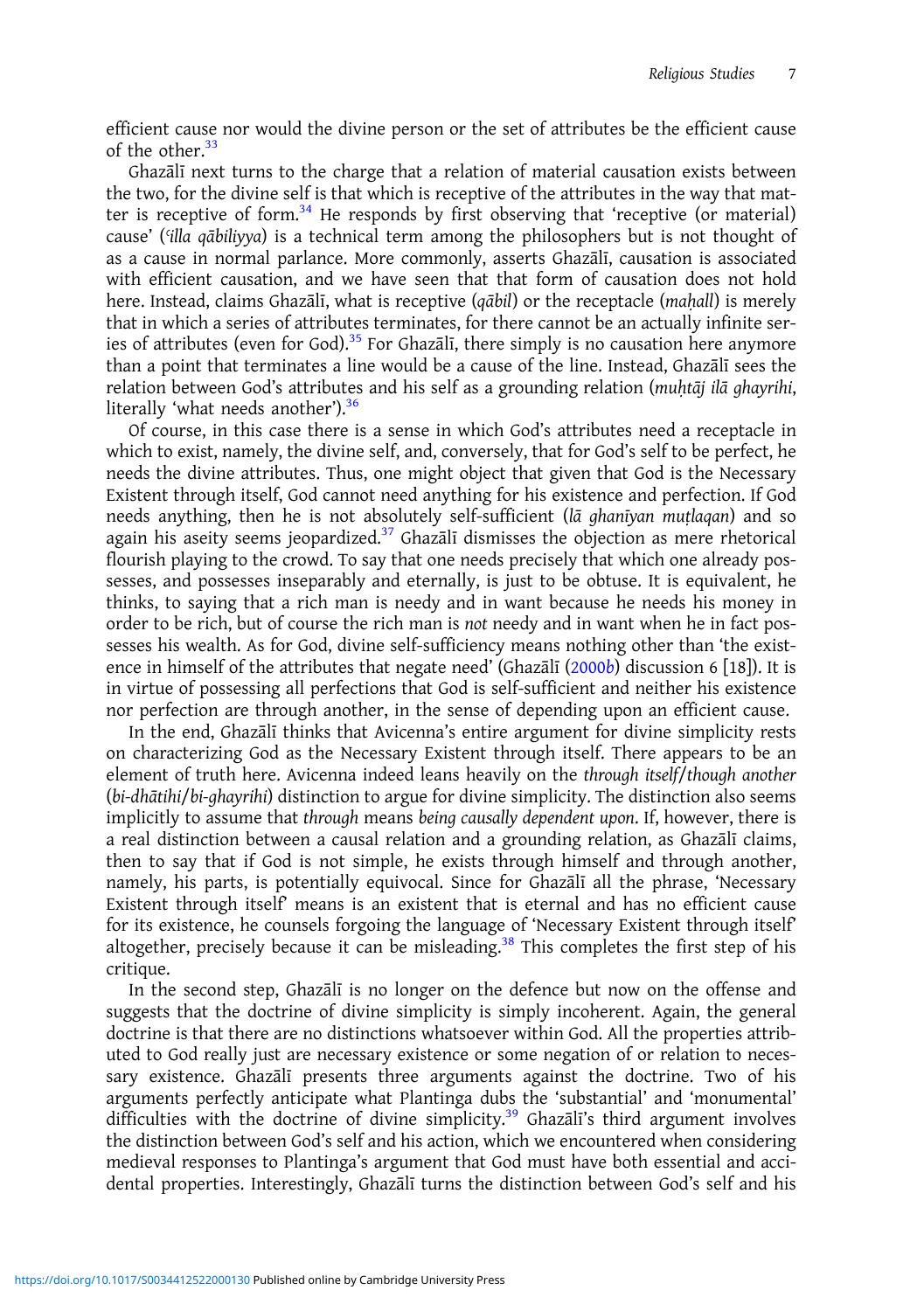action against divine simplicity. Before considering Ghazālī's 'new' argument, let me begin with his riffs on Plantinga's substantial and monumental difficulties.

Plantinga identifies the 'substantial' difficulty as this:'If God is identical with each of his properties, then each of his properties is identical with each of his properties, so that God has but one property. This seems flatly incompatible with the obvious fact that God has several properties' (Plantinga ([1980\)](#page-12-0) 47). The difficulty is clear enough: we want and do attribute different seemingly positive and distinct properties of God – God has knowledge, God has power, God has will, etc. – however, God cannot have different positive distinct properties if God is absolutely simple. Seemingly, we must jettison either divine simplicity or our religious sensitivities and practices when talking about God.

Ghazālī shares the same view and brings it to the fore in his The Economy of Belief.<sup>[40](#page-11-0)</sup> Such attributions as existing necessarily, knowing, willing, etc. all have different accounts, meanings, or senses (maʿānin) observes Ghazālī. To say that the account of all the divine predications is one and the same for all, like the sense or meaning of Avicenna's necessary existence in itself, is simply to fly in the face of this bit of common sense. Moreover, and here Ghazālī goes beyond Plantinga, the philosophers' conception of divine simplicity renders all knowledge of God empty or tautological. To say 'God is God' or 'God is himself' tells us nothing about God. In contrast, to learn that God is the Necessary Existent through itself is to learn something more or additional (zāʾid) about God. Additionally, if all the seemingly positive properties attributed to God simply are just ways of talking about one and the same thing, then Ghazālī complains:

Is what is understood by our saying 'powerful' the same as what is understood by our saying 'knower' or is it different from it? If it is exactly the same, then it would be as if we said that God is powerful powerful, which is sheer redundancy. If it is different, then that is what is desired. (Ghazālī  $(2004, 2013)$  $(2004, 2013)$  $(2004, 2013)$  $(2004, 2013)$ , 2.2.1)

Given divine simplicity, maintains Ghazālī, all theological claims, in effect, are tautological truisms. Once we have a trivial bit of theological knowledge (expressed by 'God is God'), we thereby know everything that is to be known about God. Instead of charging Avicenna with theological scepticism, Ghazālī charges him with endorsing theological omniscience.

The second problem that Ghazālī finds with the philosophers' conception of divine simplicity is what Plantinga dubbed the 'monumental' difficulty. Ghazālī himself puts the concern this way:

[The philosophers] were not content to deny of the First [i.e. God] the rest of the attributes nor to deny of him a true nature and quiddity such that self-subsistence is also denied of him, but reduced him to the true natures of accidents and attributes that have no self-subsistence. (Ghazālī [\(2000](#page-11-0)b), discussion 6 [54])

The monumental issue, as Ghazālī sees it, is that the philosophers have denied that in the case of God there is some self or person that has the attribute or property of being the Necessary Existent; rather, God is identical with this single property. Consequently, God simply is an attribute or property, and a property or attribute hardly seems to be an object of worship, let alone something that would count as God. As Plantinga puts it, 'if God is a property, then he isn't a person but a mere abstract object; he has no knowledge, awareness, power, love or life' (Plantinga [\(1980](#page-12-0)) 47). Ghazālī wholly concurs.

In addition to having anticipated Plantinga's two difficulties, Ghazālī identifies a third difficulty, which applies to any classical theist who maintains both the doctrines of divine simplicity and God's omniscience. Ghazālī's argument begins with the following question: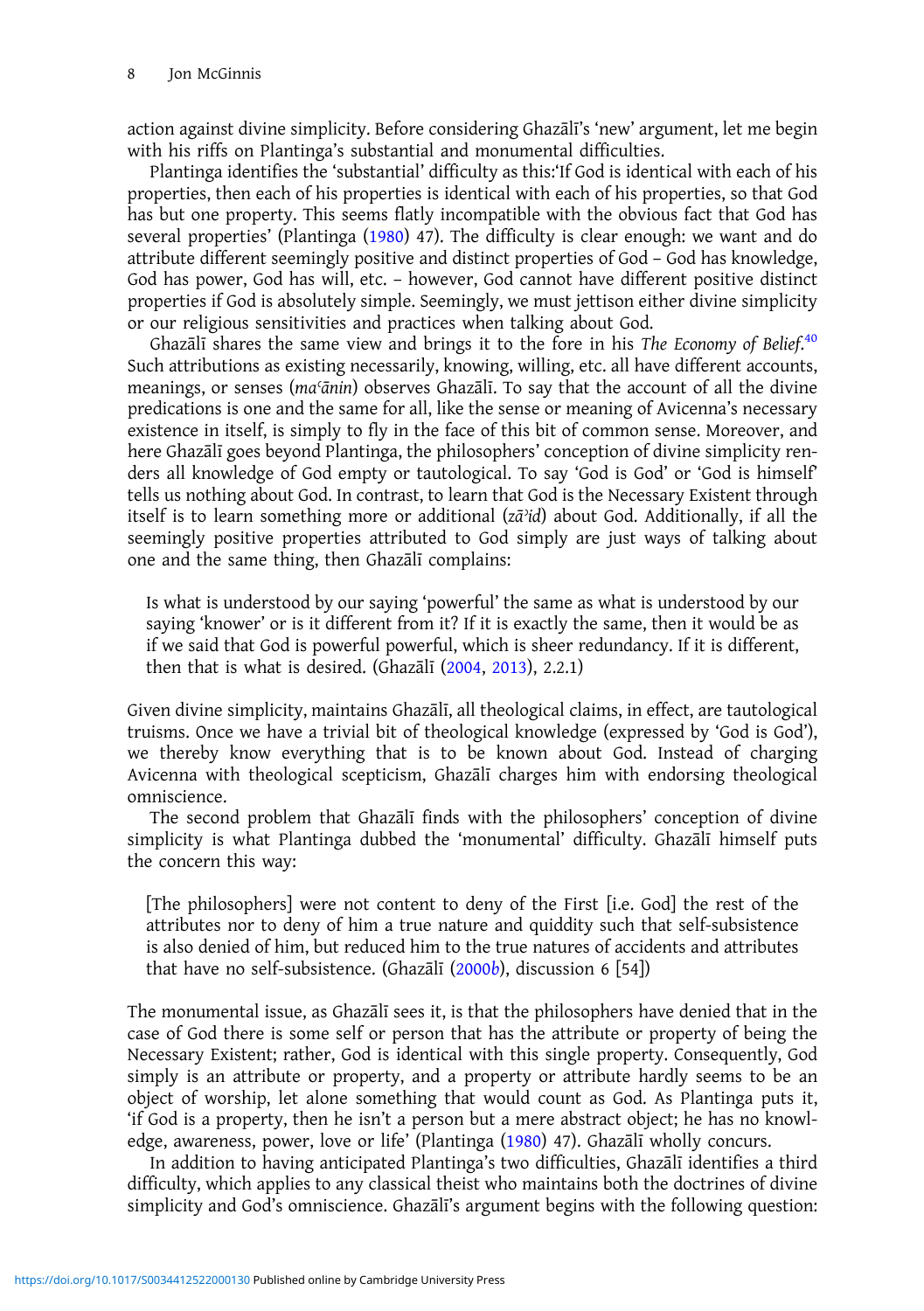Does God know things other than himself? Ghazālī realizes that there are philosophers, such as Aristotle (Metaphysics Λ (XII), 9), who deny that God knows anything other than himself. To these philosophers Ghazālī simply says, 'Shame on you!' (nāhīkum khiziyan) (Ghazālī ([2000](#page-11-0)b) discussion 6 [48]). Such a view entails that the knowledge of creatures is greater than God's, for creatures not only know themselves, but they additionally know others as well. Consequently, in God, who is supposedly perfect, there is ignorance of the world, but ignorance is an imperfection. Thus, what is purportedly most perfect and without imperfection is imperfect, a contradiction. In the end, Ghazālī remarks, 'what difference is there between him and the dead, except his knowl-edge of himself' (Ghazālī ([2000](#page-11-0)b), discussion 6 [49]).

If, conversely, one asserts that God knows things other than himself, as Avicenna did, $^{41}$  $^{41}$  $^{41}$ then, claims Ghazālī, one implicitly has given up divine simplicity. That is because the knowledge of oneself is distinct and different from the knowledge of another. For Ghazālī this claim is just self-evidently obvious. Consequently, within God there are at least two distinct things, namely, his knowledge of himself and additionally his knowledge of the other, that is, the world. Avicenna had attempted to avoid this conclusion by saying that God's knowledge of others is identical with his knowledge of himself.<sup>[42](#page-11-0)</sup> That is because, as absolutely perfect, God's knowledge of himself must be absolutely perfect. Since he is the cause of the world, he must absolutely perfectly know himself as the cause of the world; however, to know a cause absolutely perfectly is to know the effects of that cause, which in the case of God again just is the world. Thus, God knows the world simply through his absolute and perfect knowledge of himself as cause.

Ghazālī responds: causation involves a relation ( $id\bar{a}fa$ ), namely, between the cause and the effect.<sup>[43](#page-11-0)</sup> Consequently, if God knows that he is the cause, continues Ghazali, he likewise must know this relation. Now the relata that go into a relation are other than the relation itself. Thus, for God to know himself, that is, one of the relata, and to know that this causal relation exists again requires that within God there are at least two distinct things, namely, God's knowledge of himself and additionally his knowledge of this causal relation.

Ghazālī further motivates this distinction between the divine self and its causal relation to the world by having us imagine ourselves and our being caused, and so being related to another. He notes that it is possible for one to know oneself without also knowing any other, and so not knowing one's relation of being caused. In contrast, it is impossible, indeed a contradiction, for one to know oneself without also knowing oneself. Now the possible is different from the impossible, and so knowledge of the self and knowledge of the self's relation to another must be different. This difference remains, continues Ghazālī, even if the relation is one of being the cause of another rather than being caused by another, and so it applies equally to God's knowledge of himself as cause. Consequently, if God knows that he is causing – and recall that Avicenna's own account of divine volition required that God does know that he is acting – and God's causing is different from God, as Ghazālī believes he has shown, there must be multiplicity in the divine knowledge. God's knowledge, however, is purportedly identical with the divinity itself, and consequently there is multiplicity in God. In short, concludes Ghazālī, divine simplicity is incompatible with God's omniscience. For Ghazālī, if one must decide between the two, the decision is obvious: anything worthy of the title God must be omniscient, whereas it is not at all obvious that it must be simple.

# **Conclusion**

With this last argument I conclude. On the historical side, much of the argumentation against divine simplicity credited to Plantinga and other contemporary philosophers of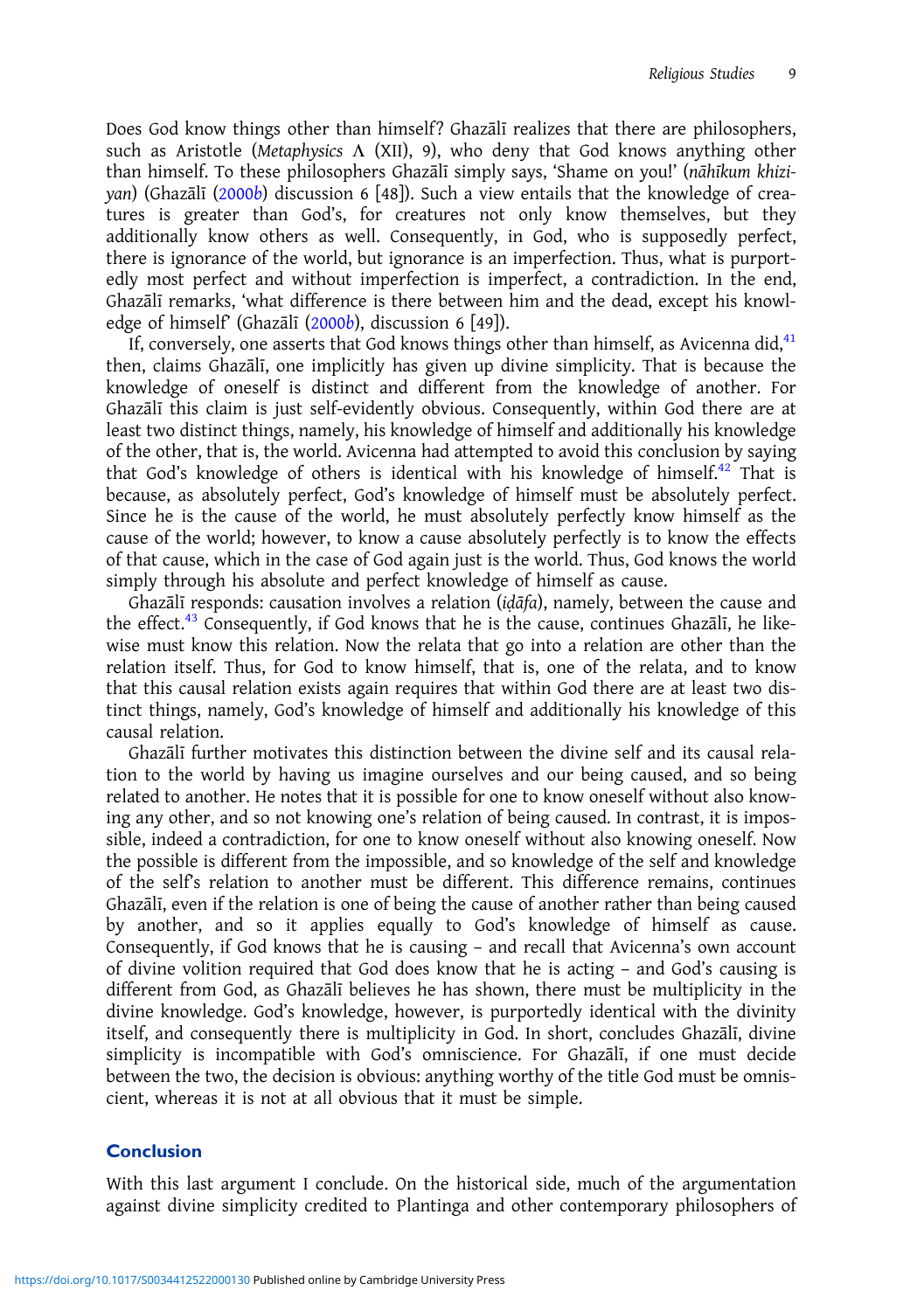<span id="page-9-0"></span>religion, had been anticipated and developed by Ghazālī in interesting ways nearly a thousand years earlier. On the philosophical side, I simply note that much of what Avicenna and Ghazālī have to say about divine simplicity is still philosophically relevant today and can, and indeed should, inform the contemporary discussion among philosophers of religion. Finally, it is important to note that the initial problems for which simplicity was put forth still remain: what is the relation between God's essential properties and his aseity and sovereignty, if God is not absolutely simple? It appears that God neither creates nor has control over his essential properties, nor whether those properties necessarily exist nor even what the character of those properties is. Until these issues are resolved, I fear, understanding the divine nature is not simply as simple as rejecting simplicity.

Acknowledgements. I am grateful to Billy Dunaway and Hashim Morvarid for discussions and comments on an earlier version of this article. I also want to thank two anonymous Religious Studies referees for their insightful comments and suggestions. Finally, I wish to acknowledge the generous support of the John Templeton Foundation, which allowed me to do the research for this article.

#### **Notes**

1. Does God Have a Nature has created its own cottage industry of criticisms and defences. The following is only a very limited sampling of that literature, primarily with an eye to divine simplicity: Byerly [\(2012](#page-11-0)), Dewan [\(1989](#page-11-0)), Leftow [\(2006](#page-11-0)), Mann ([1982\)](#page-11-0), and Stump ([1983\)](#page-12-0).

2. Plantinga [\(1980](#page-12-0)), 1–10.

3. Augustine ([1955\)](#page-11-0), XI, 10, Avicenna [\(2005](#page-11-0)) 8.4–5 and Thomas Aquinas [\(2012](#page-11-0)), ST I q. 3, aa3–4.

4. Classic studies of the debate in the medieval Islamicate world of the divine attributes include Wolfson [\(1976](#page-12-0)), ch. 2, Frank [\(1978\)](#page-11-0), Gimaret [\(1990](#page-11-0)), II, 3–6, and Rudolph [\(1997](#page-12-0)), 8.2.5.

5. Ghazālī ([2000](#page-11-0)b), discussions 5–8 and Ghazālī [\(2004](#page-11-0), [2013\)](#page-11-0), treatise II, especially part 2; I give subsequent references to 'Ghazālī [\(2004 2013](#page-11-0))' in capital roman numerals for 'treatise', Arabic numeral for 'part', and lower-case roman numeral for subsection. For contemporary discussions of Ghazālī's views on divine simplicity see Moad ([2015](#page-12-0)) and Martin ([2017\)](#page-11-0).

6. It should be noted that these two works both come from an earlier period of Ghazālī's life before his 'spiritual crisis', which led him to embrace Sufism and to compose works that are frequently more Avicennan in character. For Ghazālī's autobiography and his own account of his religious crisis see Ghazālī [\(2000a\)](#page-11-0); for the groundbreaking studies on Ghazālī's Avicennism see Frank [\(1992\)](#page-11-0) and Idem ([1994\)](#page-11-0).

7. Plantinga [\(1980](#page-12-0)), 28.

8. Ibid., 30–32.

9. While I am hesitant to say that Avicenna has a stronger conception of simplicity than Aquinas himself (see ST pars 1, q. 3), rather than Plantinga's Aquinas, Thomas is committed to there being a plurality of persons within God (see ST pars I, qq. 30–31), which at least at first blush appears inconsistent with Avicenna's conception of simplicity. Still, without a careful comparison of Aquinas' views on the Trinity with those of Avicenna on simplicity (which is well beyond the scope of the present article) I remain agnostic on this issue.

10. Avicenna [\(2005](#page-11-0)), 1.6–7 and Idem ([1985\)](#page-11-0), 'metaphysics', 2.1–5 and 12–13 with translations in McGinnis and Reisman ([2007\)](#page-12-0), 211–216.

11. Plantinga [\(1980](#page-12-0)), 27.

12. At Avicenna ([2009\)](#page-11-0) 1.10 [7], he does say that in composites the parts are for the sake of the composite, in which case the composite or whole is the parts' end or final cause. Compare this understanding with Plantinga's interpretation of Thomas' theory of participation, whereby God's individual properties apparently are the final cause for God's having a property or properties; see Plantinga [\(1980](#page-12-0)), 31–32.

13. Avicenna ([2005](#page-11-0)), 1.6–7, Idem ([1985](#page-11-0)), 'metaphysics', 2.4–5 with translation in McGinnis and Reisman [\(2007\)](#page-12-0), 213– 214.

14. A frequent translation of dhāt among Islamicists is 'essence'. There are reasons for avoiding that translation, at least as applied to the use of dhāt during the classical period of Islamic philosophy and theology. Richard Frank argued that at most dhāt might refer to an individual essence, more like a haecceity, indicating the existence of the thing, but certainly not in the broad sense of essence as in animality or humanity (Frank [\(1999](#page-11-0), [2004](#page-11-0))). Frank counselled rendering dhāt either 'entity' or even preferably as the pronoun – which is exactly what it is – like auto in Greek. (The exception is in prepositional phrases used adverbially, like bi-dhāt, 'essentially' which like kath'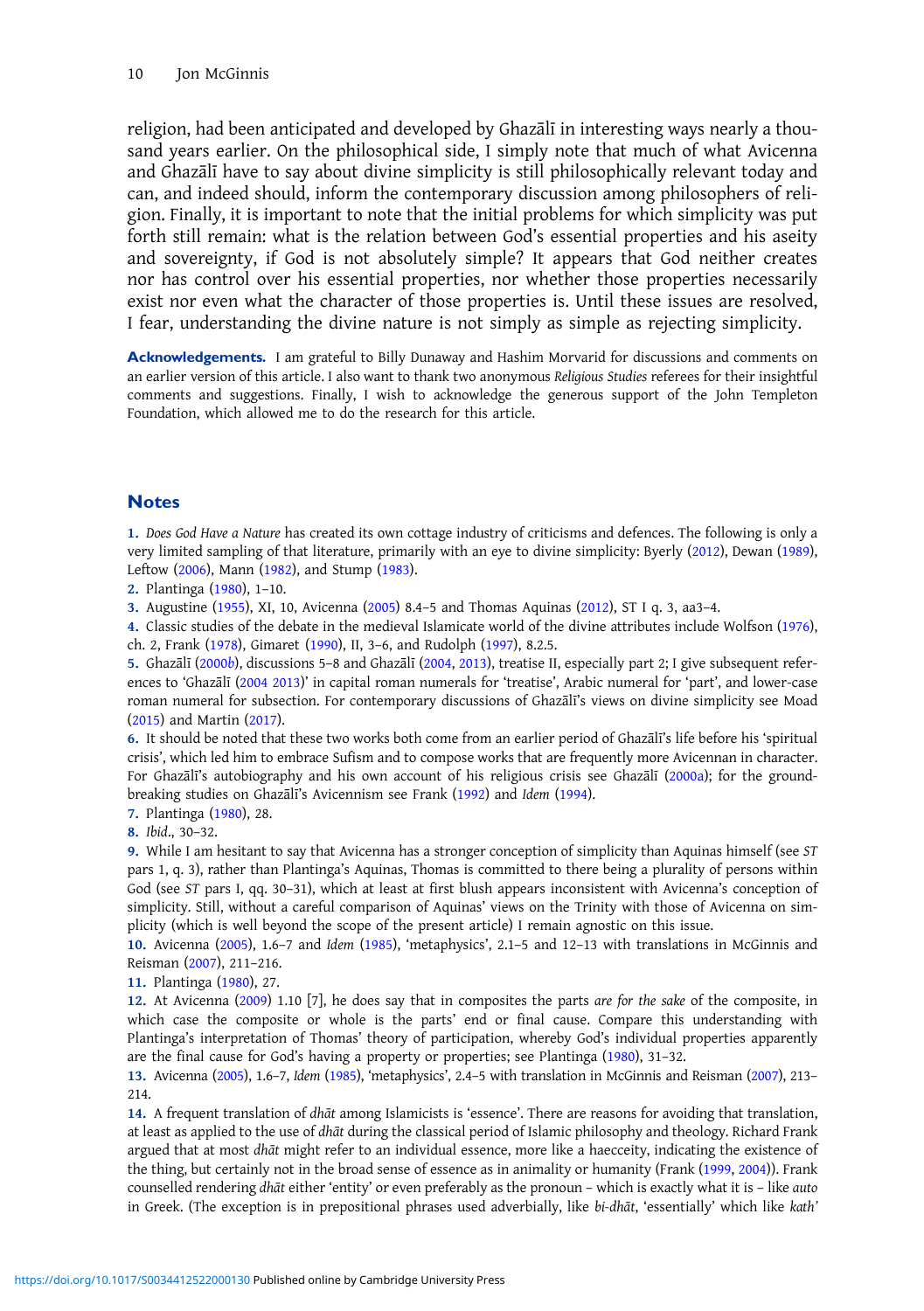<span id="page-10-0"></span>hauto in Greek or per se in Latin is often translated 'essentially', yet neither heauto nor se is rendered 'essence'.) Frank's advice is sage particularly when presenting medieval Islamicate thought to contemporary analytic philosophers, where an essence is usually understood as a necessary and unique property (cf. Plantinga [\(2003](#page-12-0)), 78– 79, 140), whereas for our medieval Muslim thinkers dhāt is decidedly not a property but the bearer of properties.

15. Avicenna ([2005\)](#page-11-0), 8.4 [2].

16. Plantinga ([1980\)](#page-12-0), 39–44.

17. Here a qualification is necessary. For Avicenna, from God only one immediate effect proceeds – 'from the One only one proceeds' (Avicenna [\(2005](#page-11-0)) 9.4 [5]) – however, from that one effect, which is an immaterial intellect, a plethora of effects cascade, all of which are ultimately dependent on God for their conservation and their continued existence at every moment that they exist. For a discussion of the principle 'from the one, only one proceeds' and its subsequent reception in the Islamicate worlds, see Amin ([2020\)](#page-11-0).

18. Maimonides ([2010\)](#page-11-0) I.53, with translation in Idem ([1963\)](#page-11-0), vol. 1, p. 120.

19. Avicenna ([2005\)](#page-11-0), 8.7.

20. Plantinga ([1980\)](#page-12-0), 44–46.

21. The question of God's relation to time was another hotly debated issue in the medieval Islamicate world. One reason put forth by both theologians and philosophers alike for thinking that God must essentially be outside time is that time itself is part of the created order. Add to this thought that of certain theologians, namely that whatever has been created must have been created at some first point in time in the finite past. Consequently, God considered independent of creation, must be outside of time, or at the very least God can/ does exist when there is no time. Unfortunately, in English we cannot speak of God's existence independent of creation without introducing tense and temporal particles, like 'before', 'prior to', and the like, which are not necessarily required when discussing this issue in Arabic. For a contemporary discussion of God's relation to time see Craig ([2001\)](#page-11-0).

22. I am not suggesting that Plantinga does not have other resources beyond appealing to temporal frequencies to explain potential properties. He does. Must obvious is his notion of possible worlds understood in terms of maximal sets of compossible propositions – world books; see, for example, Plantinga ([1970\)](#page-12-0) and Idem ([1976\)](#page-12-0). Thus, while God as a necessary being would exist in every possible world, God's accidental properties would be different contingent upon which world book characterizes a given possible world. Still, in On Does God Have a Nature, Plantinga does not avail himself of these sources, and instead appeals exclusively to properties that God is yet to have, now has or will have, all temporal indicators.

23. See Ghazālī [\(2000](#page-11-0)b), discussions 1 [41–64] and 11; and Idem ([2004,](#page-11-0) [2013](#page-11-0)), II.1.iv, 'on will'.

24. The issue of whether Avicenna was a determinist, compatibilist, or otherwise is a vexed one in the literature; for the historiography and a discussion see Ruffus and McGinnis ([2015\)](#page-12-0).

25. Avicenna ([2005\)](#page-11-0), 9.4 [2–4].

26. At Ghazālī ([2000](#page-11-0)b), discussion 3, he raises his concerns, which almost exactly anticipate the so-called 'modal collapse argument', which purports to show that divine simplicity entails that everything exists necessarily. Contemporary versions of the objection can be found in Moreland and Craig ([2003\)](#page-12-0), 525 and Mullins ([2013\)](#page-12-0). Recently, Christopher Tomaszewski [\(2019](#page-12-0)), followed by Joseph Schmid ([2022\)](#page-12-0), have questioned the logical validity of the argument, claiming that it involves an invalid substitution into a modal context.

27. Ghazālī ([2000](#page-11-0)b), discussion 6 [3–12].

28. While Ghazālī's shift in language does give him a rhetorical advantage, it also potentially begs the question against Avicenna. In effect, Ghazālī's reformulation smuggles in the suggestion that the reciprocal dependence of self and characterizations is innocuous, whereas Avicenna's aim is to show that there is one self or entity (dhāt) that is free of any dependence, other than perhaps the trivial property of self-dependence. Thus, the issue is whether the reciprocal dependence of self and characterizations poses a threat to divine aseity: Ghazālī believes no; Avicenna believes yes. I am grateful to an anonymous reviewer for this observation.

29. Ghazālī ([2000](#page-11-0)b), discussion 6 [7 and 12]; and Idem [\(2004](#page-11-0), [2013\)](#page-11-0) II.2.i.

30. Ghazālī ([2000](#page-11-0)b), discussions 5 [5–7] and 6 [8].

31. Avicenna ([1985\)](#page-11-0), 'metaphysics', 1.12, translation in McGinnis and Reisman [\(2007](#page-12-0)), 209.

32. Ghazālī ([2000](#page-11-0)b), discussion 6 [8].

33. One might argue that if God is a composite of a self and attributes, then there must be a cause that provides composition to the divine self and its attributes, and so explains God's unity as well as all of God's attributes' acting in a unified way. In such a case, this unifying cause might appear equivalent to an efficient cause. Ghazālī's response is that to be an existent just is to be a unity. Existence is co-extensive with unity. Thus, just as God's self and the attributes predicated of that self are co-eternal and uncaused, so is their unification. In short, no additional cause is needed to explain God's unity; Ghazālī ([2000](#page-11-0)b), discussion 6 [19–20].

34. Ghazālī ([2000](#page-11-0)b), discussion 6 [8–12].

35. Ibid. [11–12].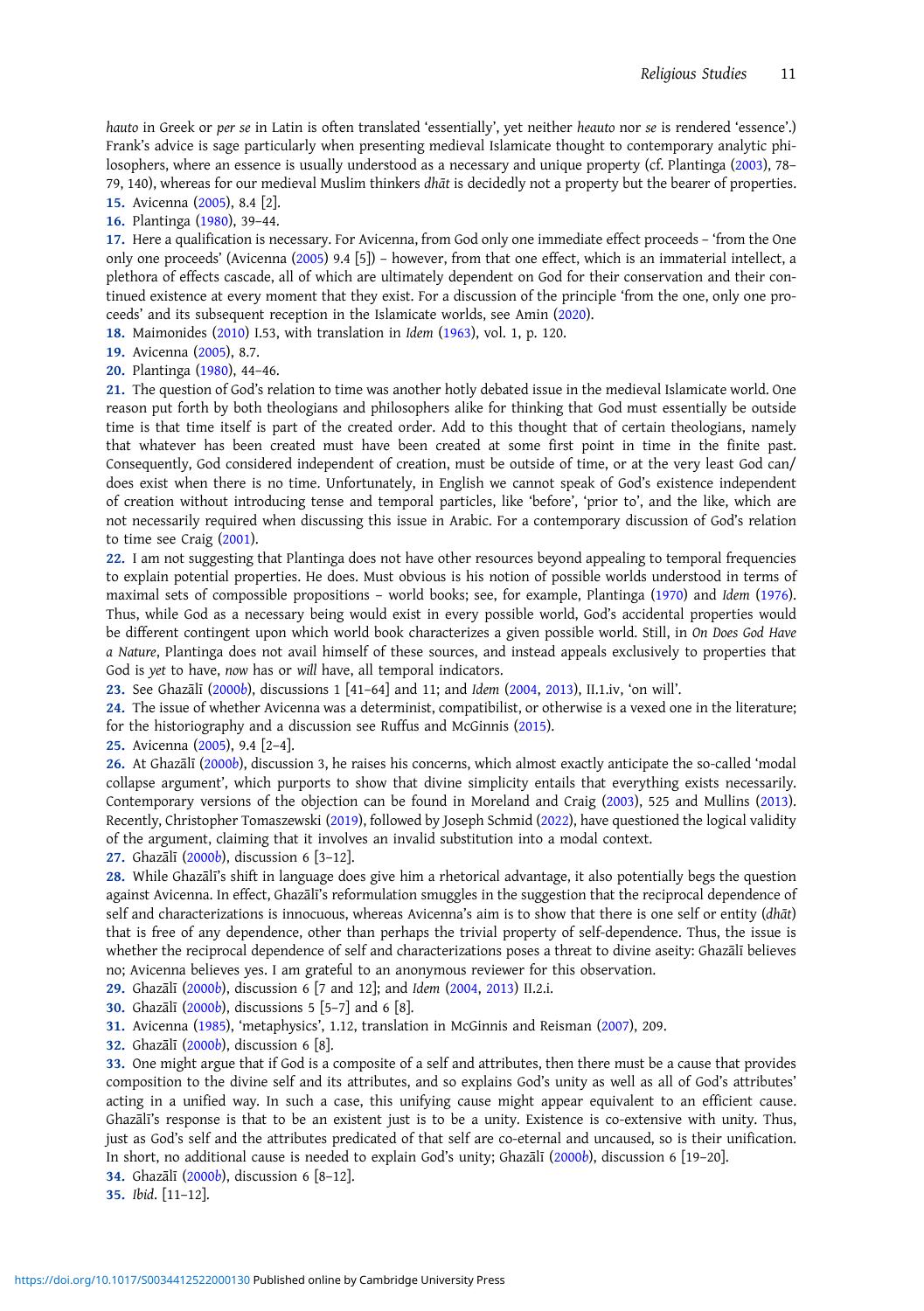<span id="page-11-0"></span>36. Ibid. [18].

37. Ibid.

38. Ibid. [10]. It is worth noting that unlike Avicenna who was a modal realist and believed that there are things in the world that have de re possibilities and necessities, Ghazālī, at least in the Incoherence, suggests that modal notions should be understood in terms of de dicto propositions and as such need not be grounded in existents in the world; see Ghazālī (2000b) discussion 1 [116–119]. Thus, according to Ghazālī, a proposition (qaḍāʾ), 'F<sub>x</sub>', is possible (mumkin) just in case the intellect does not resist supposing, 'F applies to x' (regardless of whether or not x exists); it is impossible (mustahīl) if the intellect resists, 'F applies to x'; and it is necessary (wājib) if it resists 'F does not apply to x.' Consequently, for Ghazālī, while one can say, '"God exists eternally" is necessary' or '"God does not have an efficient cause" is necessary', to say, 'God is necessary' would be for him ill-formed at best and simply incoherent at worse, since in the latter case, there is no proposition about God over which the modal operator ranges. Such a concern would again explain Ghazālī's shift from the Avicennan language of describing God as the Necessary through itself, to Ghazālī's own preferred language of the eternal and uncauses. I am grateful to an anonymous referee for suggesting a similar point, albeit they ascribed to Ghazālī a temporal frequency modal of modalities.

39. Plantinga [\(1980](#page-12-0)), 47.

40. Ghazālī (2004, 2013), II.2.i.

41. Avicenna (1985), 'metaphysics', 2.18–19, translation in McGinnis and Reisman ([2007\)](#page-12-0), 216–219 and Avicenna (2005), 8.6–7.

42. Ibid.

43. Ghazālī (2000b), discussion 6 [29].

#### **References**

Amin WM (2020) From the one, only one proceeds. Oriens 48, 123–155.

- Aquinas T (2012) Summa Theologiae, Mortensen J and Alarcón E (eds), Shapcote L (tr.). Lander: The Aquinas Institute for the Study of Sacred Doctrine.
- Augustine (1955) De Civitate Dei, Corpus Christianorum Series Latina, Dombart B and Kalb A (eds), vols 47–48. Turnhout: Brepols.
- Avicenna (1985) al-Najāt, Dānishpāzhūh M (ed.). Tehran: Dānishgāh-yi Tihrān.

Avicenna (2005) The Metaphysics of the Healing, Marmura ME (ed. and tr.). Provo: Brigham Young University Press. Avicenna (2009) The Physics of The Healing, McGinnis J (ed. and tr.) Provo: Brigham Young University Press.

- Byerly TR (2012) Why persons cannot be properties. Philosophy and Theology: Marquette University Quarterly 24, 67–83.
- Craig WL (2001) Time and Eternity: Exploring God's Relationship to Time. Wheaton: Crossway Books.
- Dewan L (1989) Saint Thomas, Alvin Plantinga and the divine simplicity. Modern Schoolman: A Quarterly Journal of Philosophy 66, 141–151.

Frank RM (1978) Being and their Attributes: The Teaching of the Basrian School of Mu'tazila in the Classical Period. Albany: State University of New York Press.

- Frank RM (1992) Creation and the Cosmic System: Al-Ghazālī and Avicenna. Heidelberg: Carl Winter.
- Frank RM (1994) Al-Ghazālī and the Ash'arite School. Durham, NC and London: Duke University Press.
- Frank RM (1999) The Aš'arite Ontology: I Primary Entities. Arabic Sciences and Philosophy 9, 163–231.
- Frank RM (2004) Al-Aḥkām in Classical Ašʿarite teaching. In Morélon R and Hasnawi A (eds), De Zénon d'Élée à Poincaré: Recueil d'études en hommage à Roshdi Rashed. Louvain: Peeters, pp. 753–778.
- Ghazālī AH (2000a) Deliverance from Error: An Annotated Translation of al-Munqidh min al-Ḍalāl and Other Relevant Works of al-Ghazālī, McCarthy RG (tr.), 2nd edn. Louisville: Fons Vitae.
- Ghazālī AH (2000b) The Incoherence of the Philosophers, Marmura ME (ed. and tr.). Provo: Brigham Young University Press.
- Ghazālī AH (2004) al-Iqtiṣād fī l-iʿtiqād, al-Khalīlī ʿAM (ed.). Beirut: Dār al-kutub al-ʿilmiyya.

Ghazālī AH (2013) Ghazālī's Moderation in Belief, Yaqub AM (tr.) Chicago and London: University of Chicago Press. Gimaret D (1990) La doctrine d'al-Ashʿarī. Paris: Cerf.

Leftow B (2006) Divine simplicity. Faith and Philosophy: Journal of the Society of Christian Philosophers 23, 365–380. Maimonides M (1963) The Guide of the Perplexed, Pines S (tr.). Chicago: University of Chicago Press.

- Maimonides M (2010) Dalalat al Hairin: Le guide des Égarés; traité de théologie et de philosophie par Moïse ben Maimoun, dit Maïmonide, Munk S (ed. and tr.). Piscataway: Gorgias Press.
- Mann WE (1982) Divine simplicity. Religious Studies: An International Journal for the Philosophy of Religion 18, 451–471. Martin N (2017) Simplicity's deficiency: Al-Ghazali's defense of the divine attributes and contemporary trinitarian metaphysics. Topoi 36, 665–673.